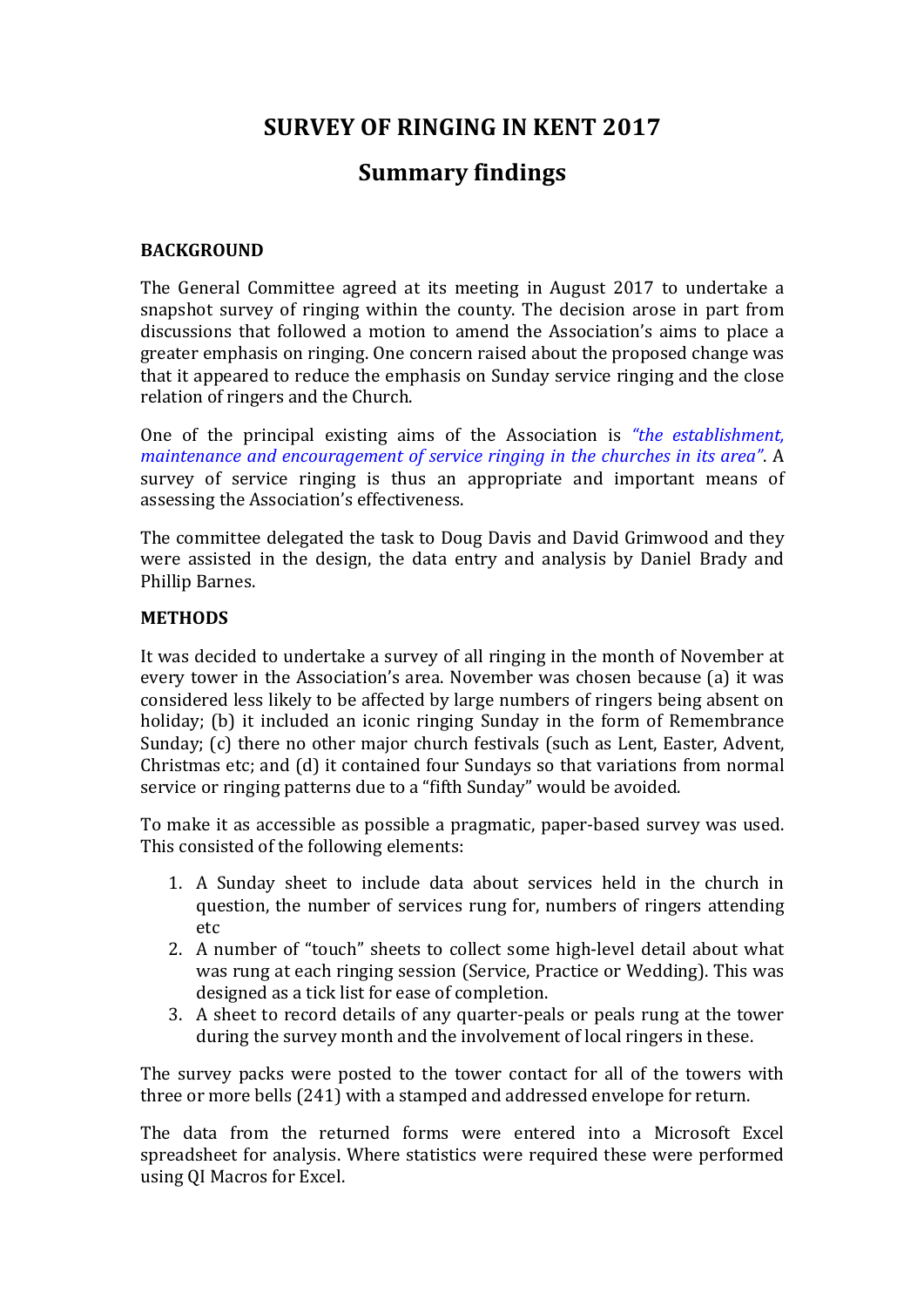## **RESULTS**

## **Response rates - is the sample representative?**

A total of 156 surveys were returned giving an overall response rate of 65%. While response rates by District varied a little, between 57 and 76%, this was not statistically significant. These data are shown in the table below

| <b>District</b>    | <b>Returned</b> | <b>Not returned</b> | <b>Total</b> | % response |
|--------------------|-----------------|---------------------|--------------|------------|
| <b>Ashford</b>     | 28              | 17                  | 45           | 62%        |
| Canterbury         | 32              | 24                  | 56           | 57%        |
| Lewisham           | 21              | 12                  | 33           | 64%        |
| <b>Maidstone</b>   | 28              | 11                  | 39           | 72%        |
| Rochester          | 25              | 14                  | 39           | 64%        |
| <b>Tonbridge</b>   | 22              |                     | 29           | 76%        |
| <b>KCACR Total</b> | 156             | 85                  | 241          | 65%        |

There was a far lower response rate from towers with 3,4 and 5 bells that was statistically significant. This does not affect the strong messages within the overall data but any inferences made later *may* not be applicable to the small number of towers with smaller numbers of bells.

Obviously we cannot tell if the towers that did not respond may have been more active and with more ringing than those that did not. With a good response rate of 65%, however, this seems unlikely. Indeed the reverse seems more likely with the data presented herein presenting a best-case view of the current state of ringing in Kent.

There were a total of only six weddings reported and these data were not further analysed. Also there were three towers (two secular and one redundant church) that held no service or practice during November. They are excluded from analysis, leaving a total of 153 "Sunday Service Towers" in the analysis that follows.

#### **Sunday service ringing**

#### How many services are rung for?

In total 465 sessions of service ringing were undertaken in the 153 towers over the four Sundays of November 2017.

Although the survey asked for the total number of Sunday services held in the church that day the respondents have clearly interpreted this in a number of different ways. Thus we cannot make an accurate assessment of the *proportion of* services that were rung for but even in the heyday of ringing very few if any towers would normally have rung for each and every Sunday service including early communion.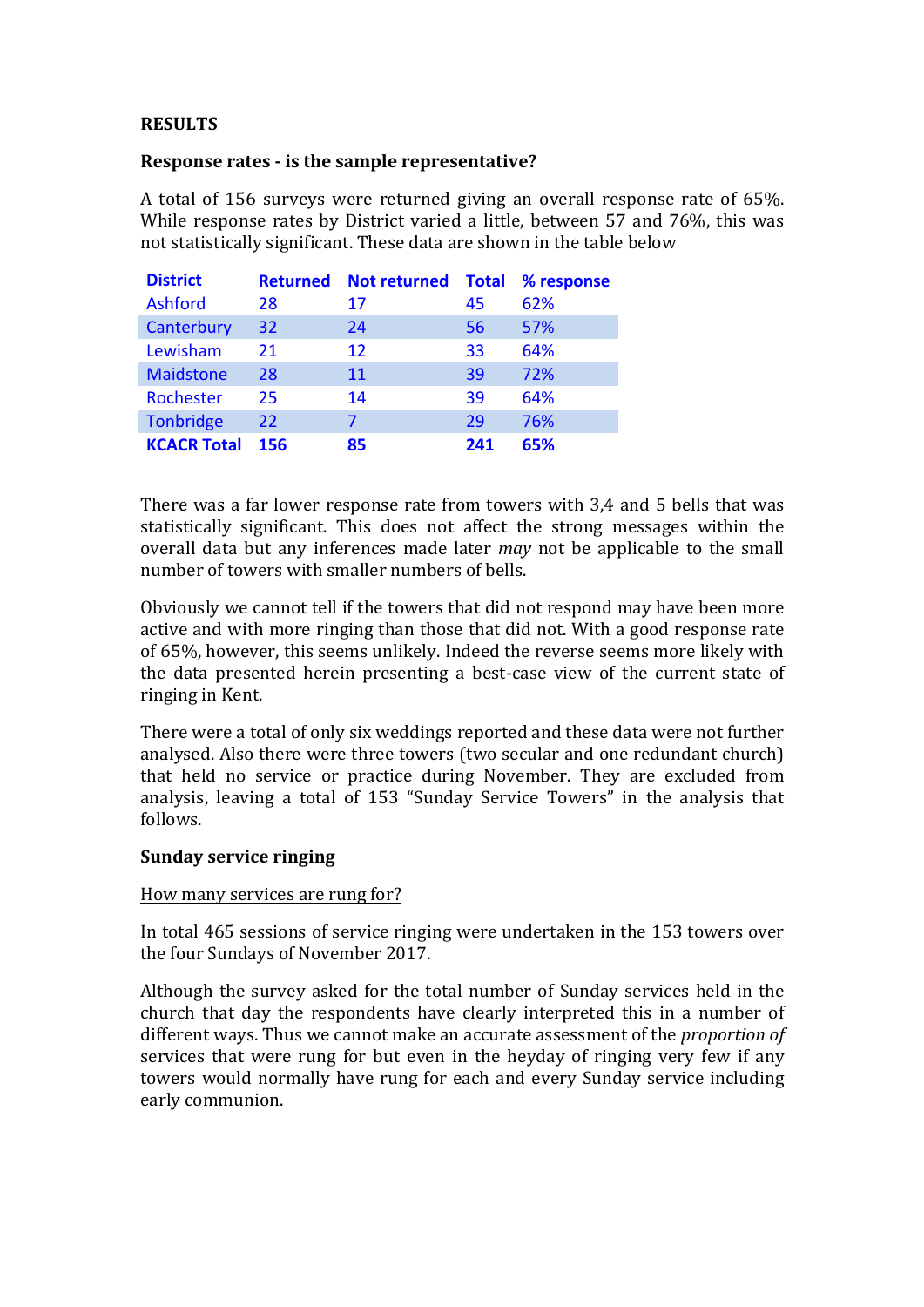There are however other important questions that we can answer from these results.

- How many towers were silent on a Sunday and thus not reminding the community of the church in their midst?
- How many towers were silent **every** Sunday in November?
- Of those that rang, were there enough ringers for every bell?

The information on how many towers were silent on Sundays (below) makes sobering reading. There were 19 towers where there was no Sunday ringing at all in November. This is one in eight of of all towers responding. In addition to the 10 towers where the survey responses said there were no services to ring for during November, a further 54 towers had at least one Silent Sunday (of which nine  $\text{d}$ idn't ring at all) – over a third of the total.

| <b>Sunday Tower returns</b>                                                                                 | 153  |            |
|-------------------------------------------------------------------------------------------------------------|------|------------|
| Towers with no rung services in November                                                                    | 19   | 12.4%      |
| Sundays where a church had at least one service<br>but no ringing occurred                                  | - 99 |            |
| <b>Total Silent Sundays (max possible 612)</b><br>Towers with services but at least one Silent 54<br>Sunday | 139  | 23%<br>36% |

Of the 134 towers that were able to ring at least once on at least one Sunday in November the number of ringers available *on average* was:

| <b>Enough to ring all the bells at</b> | 53.            | towers |
|----------------------------------------|----------------|--------|
| Too few to ring all the bells at       | 77             | towers |
| No data on ringer numbers from         | $\overline{a}$ | towers |

Overall there were an average of 0.91 ringers per bell at the services which were rung for with a maximum of 2.0 ringers per bell and minimum of 0.13 ringers per bell.

The problem with averages is that they can mask services with too few ringers when there are other services with more than enough. So, it is noteworthy that that out of the total of 462 services for which there were data on numbers of ringers, in 225 cases  $(48.7%)$  there were not enough ringers to ring each bell.

This situation is despite the efforts of the sizable number of ringers reported to ring at more than one tower on a Sunday.

There are a total of 1661 bells in KCA towers of which 42 are in secular or redundant church towers. This means that there are 1619 ropes to be manned if we want to ring every bell on a Sunday. Clearly even with our existing membership of around 1450, however, these results show that we are falling well short of having enough ringers.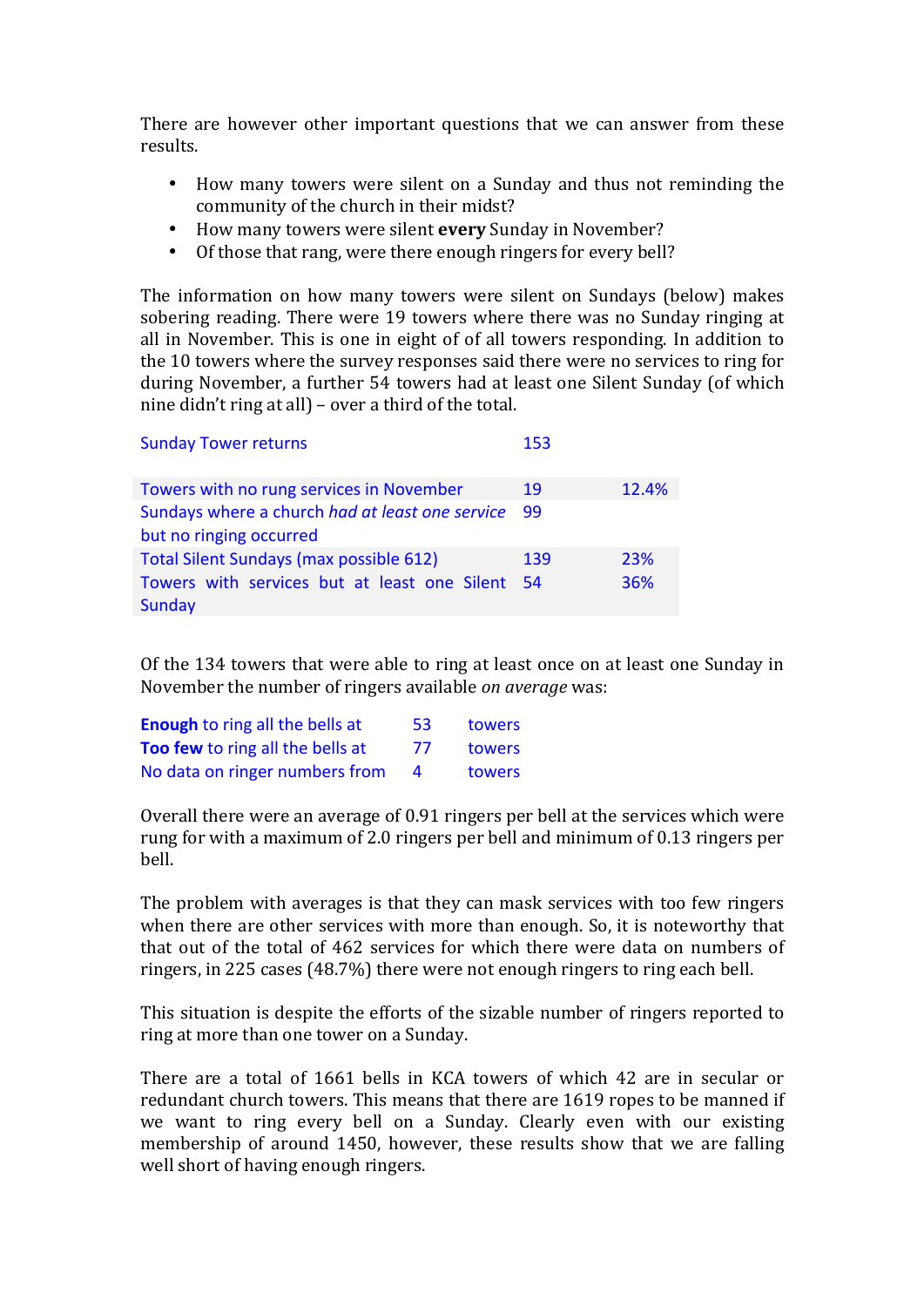## What is rung on a Sunday?

Not all returns recorded ringing in the same way. Thus we cannot count touches or say accurately what proportion of the ringing done was rounds and call changes as opposed to Plain Bob, Stedman or Surprise. We can however get a broad picture of what the most complex ringing that was undertaken for Sunday services at each tower. The data that follow reflect what was the most complex touch rung at each tower for Sunday service during the month, even if it was only achieved once.

| <b>Most complex touch</b>      | <b>Towers</b> |
|--------------------------------|---------------|
| Rounds / call changes          | 42            |
| <b>Plain Hunt</b>              | 12            |
| Plain Bob / Grandsire          | 33            |
| St Simon's / St Clements etc   | 4             |
| <b>Stedman</b>                 | 15            |
| <b>Surprise Minor</b>          | 6             |
| <b>Surprise Major or above</b> | 1             |
| No ringing / no detail         | 40            |
| <b>Grand Total</b>             | 153           |

# **Practice Nights**

The numbers of practices held in November was as below. At least one pair of towers hold a combined practice (Wrotham and Ightham) and they appear as a single entry in the tables. Several of the practices noted were held on silenced bells using a simulator – particularly those towers with the highest number of practices. 

Given that there were five Wednesdays and Thursdays in November 2017 the large numbers of towers having either four or five practices is to be expected. In general there was also a clear association between the number of practices at a tower and how active they are in Sunday ringing.

| <b>Practices</b>        | <b>Towers</b> |
|-------------------------|---------------|
| 0                       | 19            |
| $\mathbf{1}$            | 15            |
| $\overline{\mathbf{2}}$ | 18            |
| $\overline{\mathbf{3}}$ | 12            |
| $\overline{\mathbf{4}}$ | 53            |
| 5                       | 30            |
| 6                       | 3             |
| $\overline{7}$          | $\mathbf{1}$  |
| 9                       | 1             |